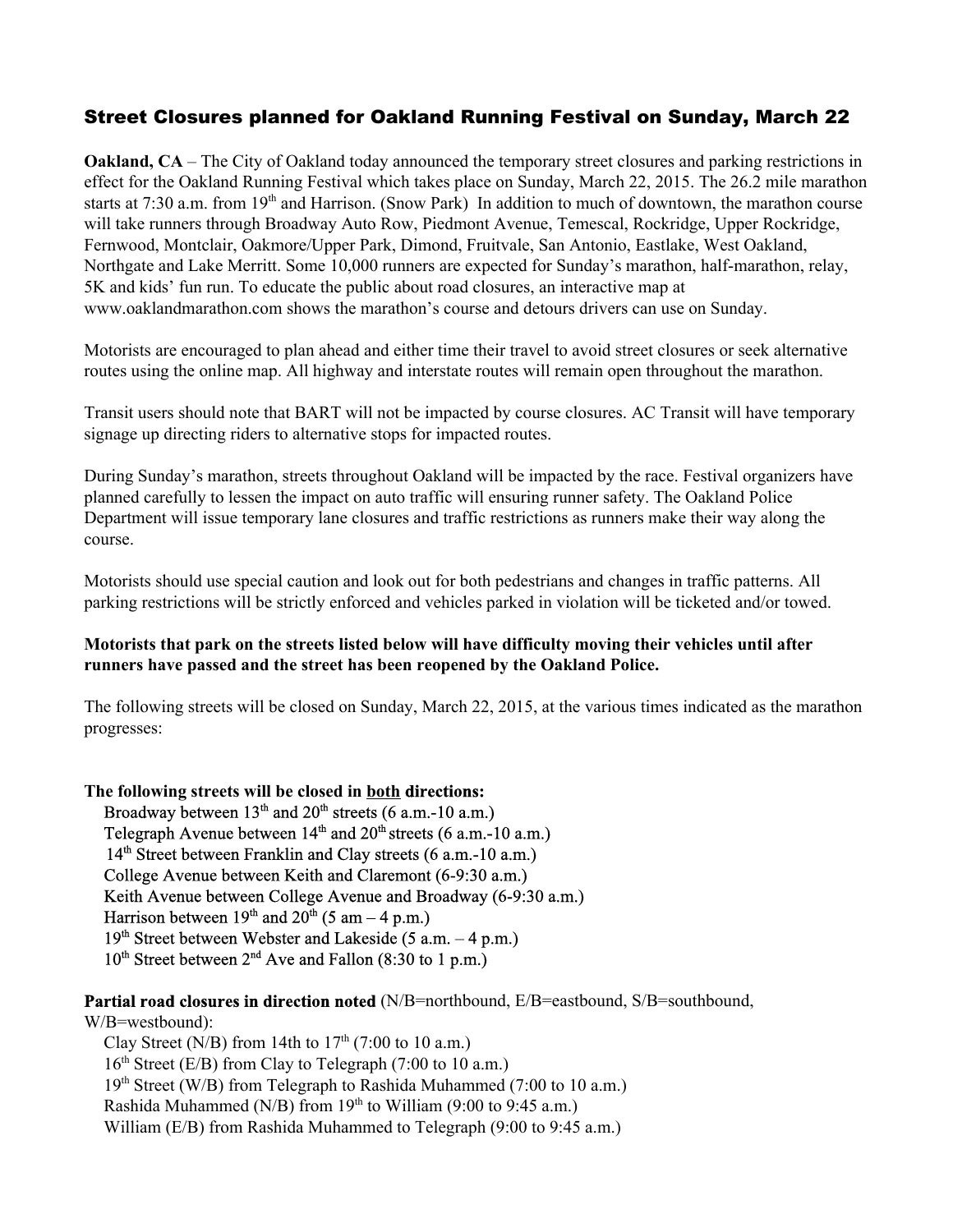19<sup>th</sup> Street (E/B) from Telegraph to Broadway (7:00 to 10 a.m.) Broadway ( $N/B$ ) from  $20<sup>th</sup>$  Street to Piedmont Avenue (7:15-8:30 a.m.) Piedmont Avenue (N/B) from Broadway to  $41<sup>st</sup>$  Street (7:15-8:45 a.m.) 41<sup>st</sup> Street (W/B) from Piedmont to Telegraph avenues (7:15-9:00 a.m.) Telegraph Avenue (N/B) from  $41<sup>st</sup>$  to  $51<sup>st</sup>$  streets (7:30-9:00 a.m.) 51<sup>st</sup> Street (E/B) from Telegraph to Broadway (7:30-9:15 a.m.) Broadway (N/B) from  $51<sup>st</sup>$  Street to College (7:30-9:15 a.m.) College Avenue (N/B) from Broadway to Keith  $(7:30-9:15$  a.m.) Broadway (N/B) from Keith to Lake Temescal (7:45-9:45 a.m.) Broadway Terrace (N/B) from Lake Temescal to Duncan Way (7:45-10:00 a.m.) Duncan Way (E/B) from Broadway Terrace to Fernwood (7:45-10:00 a.m.) Fernwood Drive (E/B) from Duncan Way to Mountain Boulevard (7:45-10:15 a.m.) Mountain Boulevard ( $E/B$ ) from Fernwood to Moraga Avenue ( $8:00-10:15$  a.m.) Moraga Avenue (W/B) from Mountain to La Salle Avenue  $(8:00-10:15$  a.m.) La Salle Avenue (S/B) from Moraga to Trafalgar Place  $(8:00-10:30 \text{ a.m.})$ Trafalgar Place (E/B) from La Salle to Park Boulevard (8:00-10:30 a.m.) Monterey Boulevard (E/B) from Park to Lincoln Way  $(8:00-10:45 \text{ a.m.})$ Lincoln Way (S/B) from Monterey to Lincoln Avenue  $(8:00-10:45$  a.m.) Lincoln Avenue (S/B) from Lincoln Way to MacArthur  $(8:10-11:00 \text{ a.m.})$ MacArthur (E/B) from Lincoln Avenue to Maple  $(8:15-11:15 \text{ a.m.})$ Maple (S/B) from MacArthur to School  $(8:15-11:30 \text{ a.m.})$ School (W/B) from Maple to Coolidge Ave  $(8:15-11:30)$ Coolidge Avenue (S/B) from School to Foothill (8:25-11:45 a.m.) Foothill Boulevard (W/B) from Coolidge to 33rd Street (8:25-11:45 a.m.) 33rd Street (S/B) from Foothill to Farnham (8:25-11:45 a.m.) Farnham (E/B) from  $33<sup>rd</sup>$  to  $34<sup>th</sup>$  Street (8:25-11:45 a.m.)  $34<sup>th</sup> Street (S/B) from Farnham to International (8:25 – 11:45 a.m.)$ International Boulevard (W/B) from  $34<sup>th</sup>$  Street to  $4<sup>th</sup>$  Avenue (8:25 a.m.-12:30 p.m.)  $4<sup>th</sup>$  Avenue (S/B) from International Boulevard to  $10<sup>th</sup>$  Street (8:30 a.m.-12:30 p.m.) 10<sup>th</sup> Street (W/B) from 4<sup>th</sup> Avenue to Webster (8:30 a.m.-12:30 p.m.) Webster Street (S/B) from  $10<sup>th</sup>$  to 3rd (8:40-12:45 p.m.) (Right lanes open to traffic) 3rd Street (E/B) to Adeline from Webster  $(8:40 - 1:00 \text{ p.m.})$ Filbert (N/B) from 3rd Street to 5th Street (8:40 a.m. -1:00 p.m.) 5th Street (E/B) from Filbert to Chestnut Street (8:45 a.m.1:00 p.m.) Chestnut  $(S/B)$  from 5th to 3rd streets  $(8:45 a.m.-1:15 p.m.)$ Adeline (N/B) from 3rd to  $7<sup>th</sup>$  streets (8:50 a.m.-1:15 p.m.) 7<sup>th</sup> Street (W/B) from Adeline to Mandela Parkway (8:50 a.m.-1:30 p.m.) Mandela Parkway (N/B) from  $7<sup>th</sup>$  to  $32<sup>nd</sup>$  (8:55 a.m.-1:30 p.m.) 32<sup>nd</sup> Street (E/B) from Mandela to Hannah (8:55 a.m.-1:45 p.m.) Hannah (S/B) from  $32<sup>nd</sup>$  St to  $28<sup>th</sup>$  (9 a.m.-1:45 p.m.) 28<sup>th</sup> Street (E/B) from Hannah to West Street (9:05 a.m.-2:00 p.m.) West Street (N/B) from  $28<sup>th</sup>$  to  $29<sup>th</sup>$  streets (9:05 a.m.-2:00 p.m.)  $29<sup>th</sup> Street (E/B) from West to MLK streets (9:05 a.m.-2:15 p.m.)$ MLK Street (N/B) from  $29<sup>th</sup>$  Street to  $30<sup>th</sup>$  Street (9:10 a.m.-2:15 p.m.) 30<sup>th</sup> Street (E/B) from MLK to Telegraph Streets (9:10-2:15 p.m.) Telegraph (N/B) from 30<sup>th</sup> to 27<sup>th</sup> Streets (9:10-2:15 pm.) **(Telegraph S/B will be a two-lane road)** 27<sup>th</sup> Street (E/B) from Telegraph to Harrison streets (9:05 a.m.-2:15 p.m.) Harrison Street (S/B) from 27<sup>th</sup> Street to Grand Avenue (9:10 a.m.-2:15 p.m.)